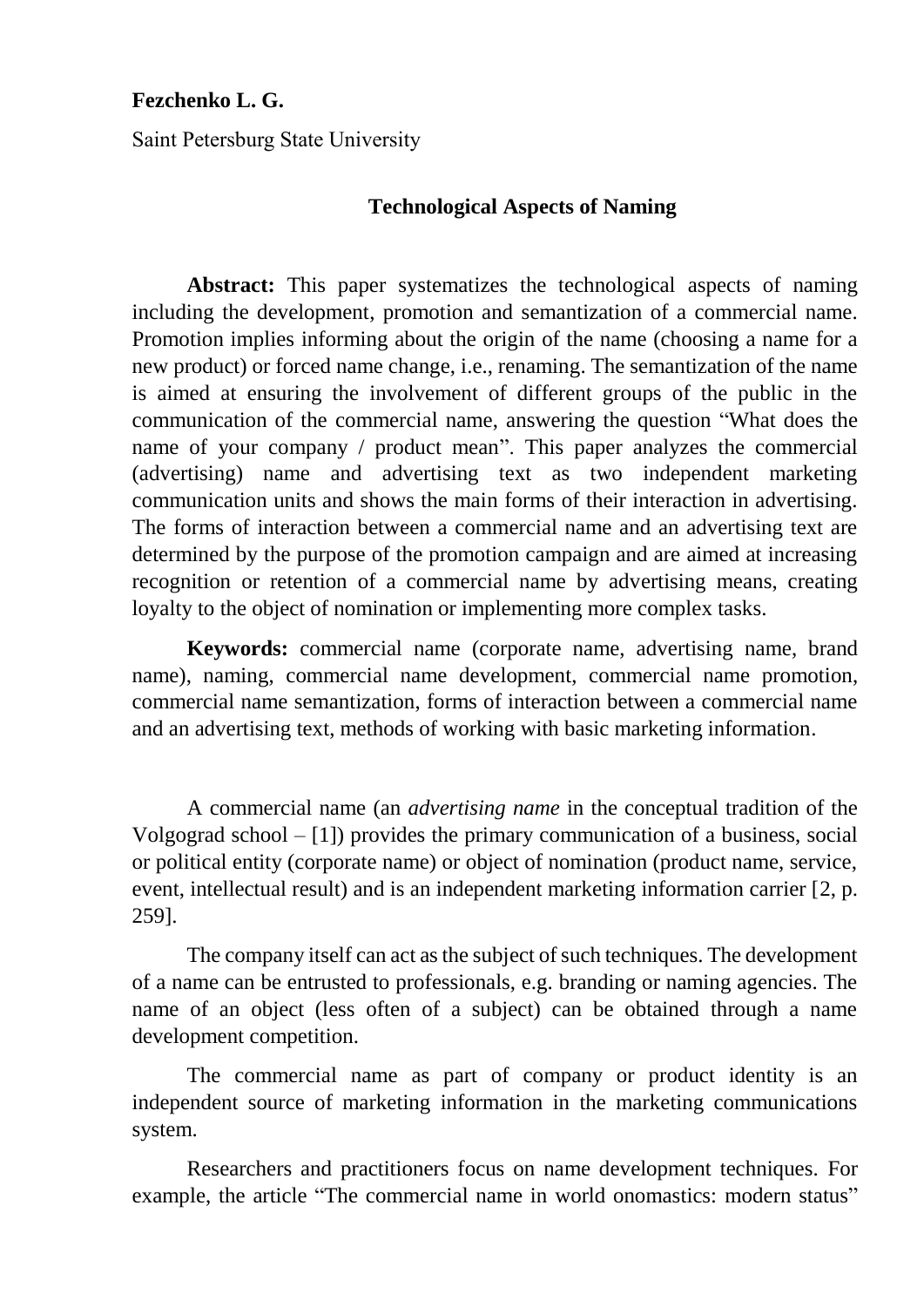presents an overview of the materials of the reports on "economic" issues at two international onomastic scientific events: the 26th International Congress of Onomastic Sciences (ICOS, Debrecen, Hungary, August 27 – September 1, 2017) and the 4th International Conference on Onomastics "Name and Naming" (ICONN, Baia Mare, Romania, September 5-7, 2017) [3, pp. 276-290].

Let us turn to some understudied key technological aspects of naming.

Technologically, a commercial name is developed according to all universal marketing communications procedures: analytical processing of customer information; competitive analysis, including a review of communications in the product category and the communication policy of competitors; the formation and justification of the communication company's own creative concept of naming; development and testing of the proposed options, including a protection test, the only technologically unique procedure, and, finally, presenting the final version to the client.

Examination of a commercial name is a four-level analytical procedure, which includes an analysis of the content, speech form, linguistic, stylistic and cultural characteristics of the name. The name developed in accordance with the client's brief is tested by checking:

1) content capacity (meaning of a word or words forming the name as recorded in dictionaries);

2) associations (what emotions, unanticipated feelings and impressions are caused by the communication of the name; since perception can be individual and unpredictable, it is all the more important to take into account this parameter  $-$  a potential property of communication – during the examination) [4, pp. 227-287];

3) figurative perceptions, formed by the reflection of the five senses (what I see, what I hear, what I taste, what I smell and what I perceive through touching) shape the sensory potential that increases the effectiveness of the name in the absence of visualization, an important impulse to form corporate identity as an already established system of primary communication of the subject or object of nomination;

4) assortment forming capacity (what already has this name and what could be given this name, whether the name may or may not hinder the development, expansion of the product range of the object of nomination);

5) adaptability (how it will exist in different communication environments and conditions of verbal communication: how it will sound when spoken or adapt to the Latin alphabet when transliterated, etc.);

6) protectability [5].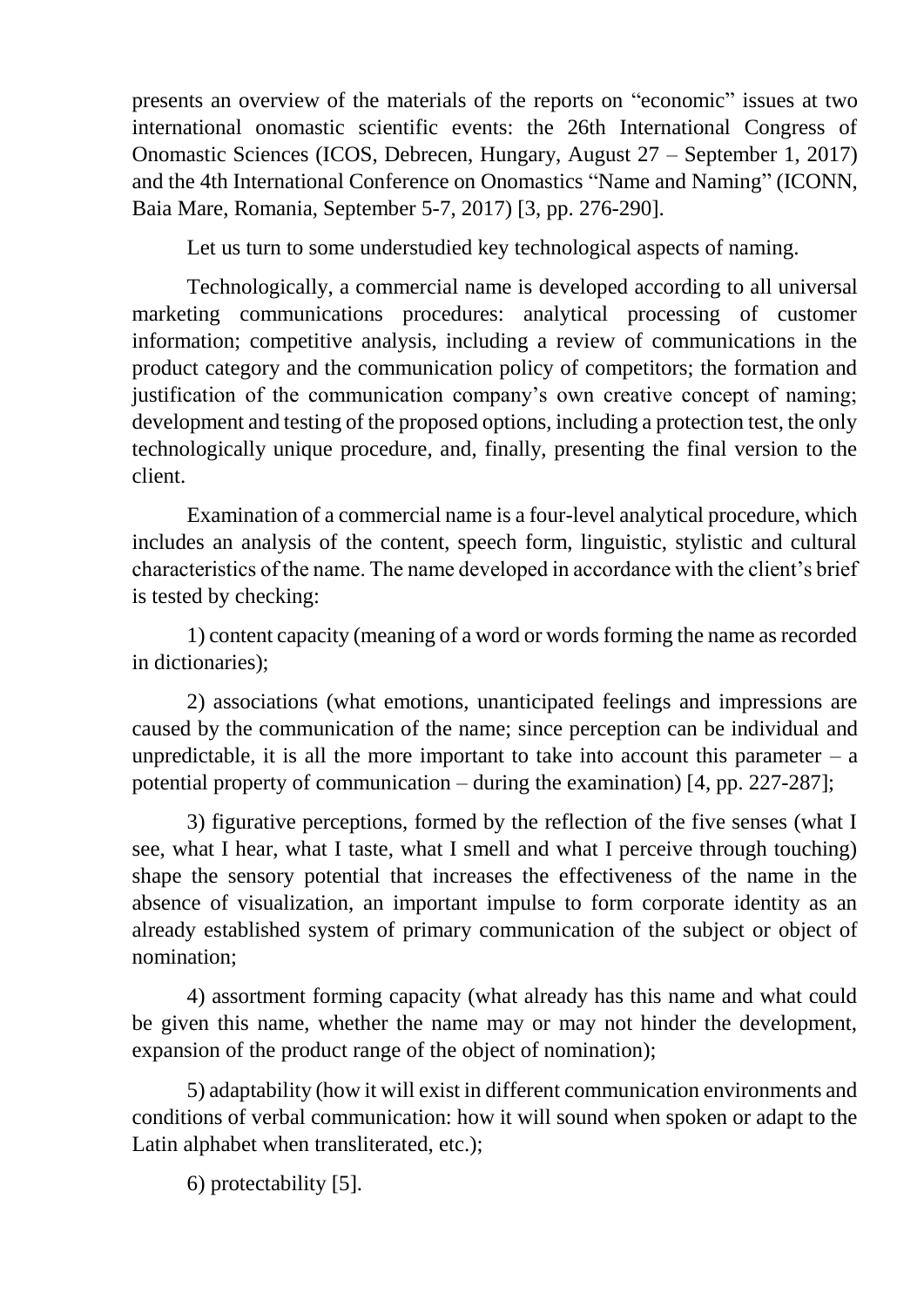The analysis of the speech form includes quantitative (how many words are in a name) and qualitative parameters (grammatical properties of morphological and syntactic nature).

Linguistic analysis makes it possible to systematize the data obtained in the previous stages, e.g. functional style markers.

And finally, linguistic and cultural analysis will reveal the potential of intercultural communication of the name and prevent possible communication errors and verbal conflicts [2, pp. 141-175].

Let us emphasize: the commercial name is a complex form of microtext communication, when the minimum speech unit transmits a much larger amount of significant marketing information about the nominated object than is reflected in the formal characteristics of the name as a communication unit [6, pp. 261-278]. A rigorous examination procedure makes it possible to explicate this marketing information from the name as text.

When conducting an examination of a commercial name, we not only identify its content potential, but also - much more importantly – the corporate identity of the subject that is already inherent in this name. In the future, the company can include associative and subject-like representations inherent in the name fix in its corporate identity system or refuse to use them in its communications.

The facts obtained as a result of this kind of examination satisfy the needs of business communication as speech material, but they cannot be used in raw form when interacting with the internal or external publics when promoting the company or product on the market. The main speech form that allows one to translate information relevant to the object of naming from professional to a generally accepted and understandable language is the essay. The skill of working with this genre form is an important part of the linguistic training of specialists in public relations, because creating a name is only the beginning of communication. The company needs to be ready to answer the questions of who and when, how, why a particular name was chosen or created. These questions will certainly arise sooner or later, because they satisfy the archetypal curiosity of a person. Thus, information about the history of creating the commercial name should be on the organization's website (in the "About the Company" section or in the section on corporate identity). It can be presented in the form of a separate document as a fact sheet, as part of the background or the history of the company, or in the form of a question and answer page. The CEO should also be prepared to answer these questions. Renaming requires even more attention: as a highly risky and responsible procedure, the name change must be accompanied by information coming from the company itself, at all stages - before, during and after the name change, so that the rumors do not distort the picture and damage the company's reputation.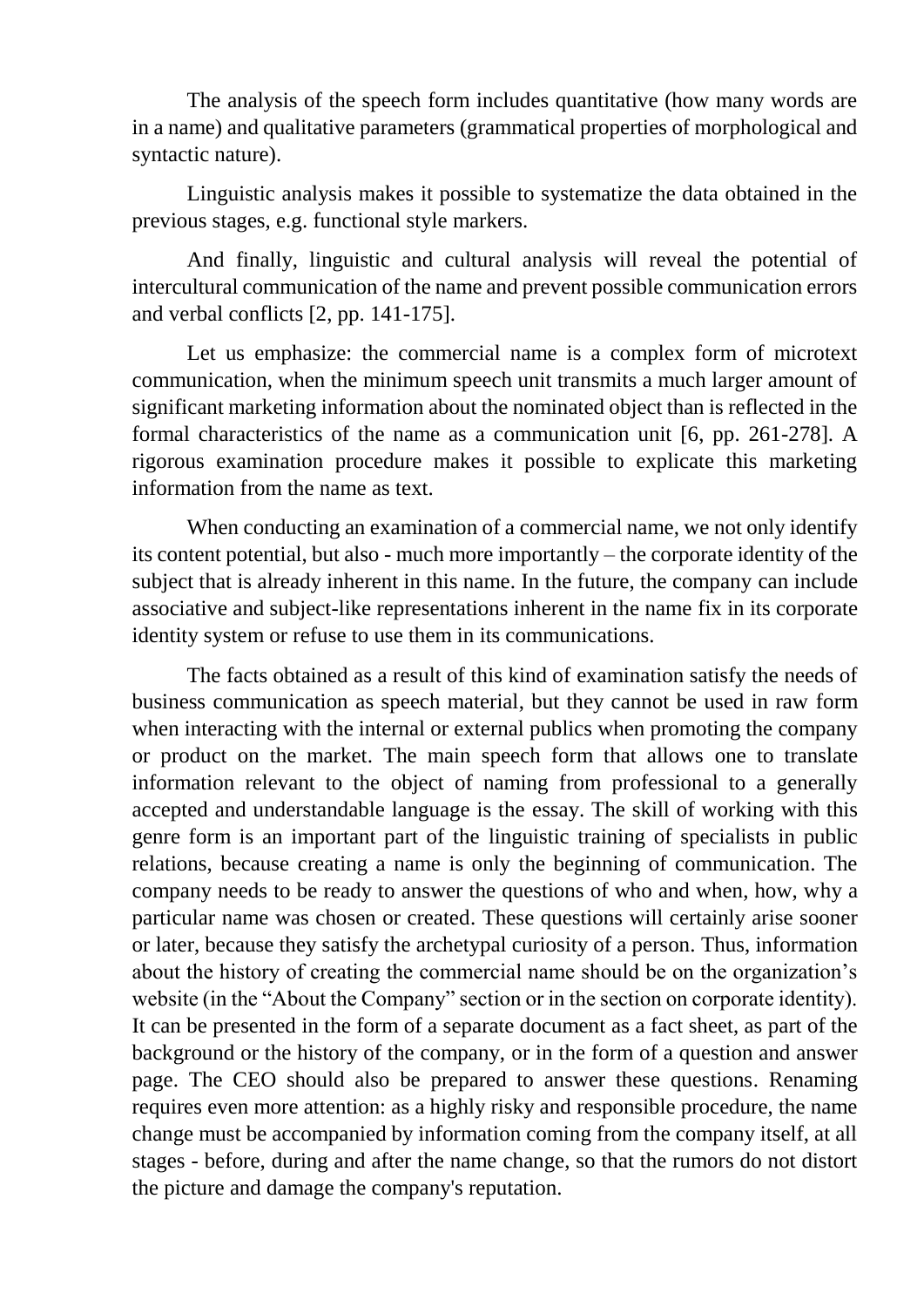The children's question, "Why did you give me this name?" or "What does my name mean?" refers to the semantization of the name. It complements awareness with involvement. The more we understand something the more we value it. Therefore, to explicate the deep content of the name in an interesting form for the uninitiated is another important area of PR work.

The corporate commercial name should become an independent object of attention for the company's PR staff. It can be a regulated notion, fixed in its charter or commercial book, or one that has spontaneously developed in the speech practice of employees and customers. Companies pay little attention to explaining when, in which documents, this or that form of company name is used, what are the stylistic and pragmatic differences between the options, e.g., from the strictly official the Federal State Autonomous Educational Institution of Higher Education Peter the Great St. Petersburg Polytechnic University to the colloquial Polytech, which is a permitted nomination as well. With regard to the spontaneously evolving corporate name system, the PR service should develop a certain strategy either to promote a speech practice or to contain it.

Another aspect related to naming is unfair competition, based on borrowing someone else's public or advertising capital. This is when, using the similarity of names or focusing on the keywords of someone else's name, a company draws attention to itself or to its product. Examples include a search engine offering for *polytechnic university* Synergy University, for the confectionary brand *"A Bear in the North*" "Bears in the North", "A Mouse in the North", "A Northern Bear" and even "My brother has come back from the North."

It is important to remember that naming and advertising are applied and independent communications. It is interesting to trace their interaction, which is caused by the purpose of the advertising campaign and can be aimed at increasing the recognition or retention of a name, creating loyalty to it or contributing to achieving more complex goals.

Technologically, this is achieved in different ways: quantitatively by repeating a commercial name in the text; compositionally by changing the function of different elements of the complex heading and creating an echo phrase; using rhyme, metaphorization or semantization whose purpose is to remove cognitive dissonance and explain incorrectly perceived primary communication produced by the name; and de-semantization of the name when it is necessary, on the contrary, to weaken the impact of primary communication. In the latter cases, legend building can be useful.

Different types of repeats are necessary if the name is poorly recognized and remembered, often in medical advertising. For example, in a television advertisement for the cold medicine, Oscillococcinum, the name is twice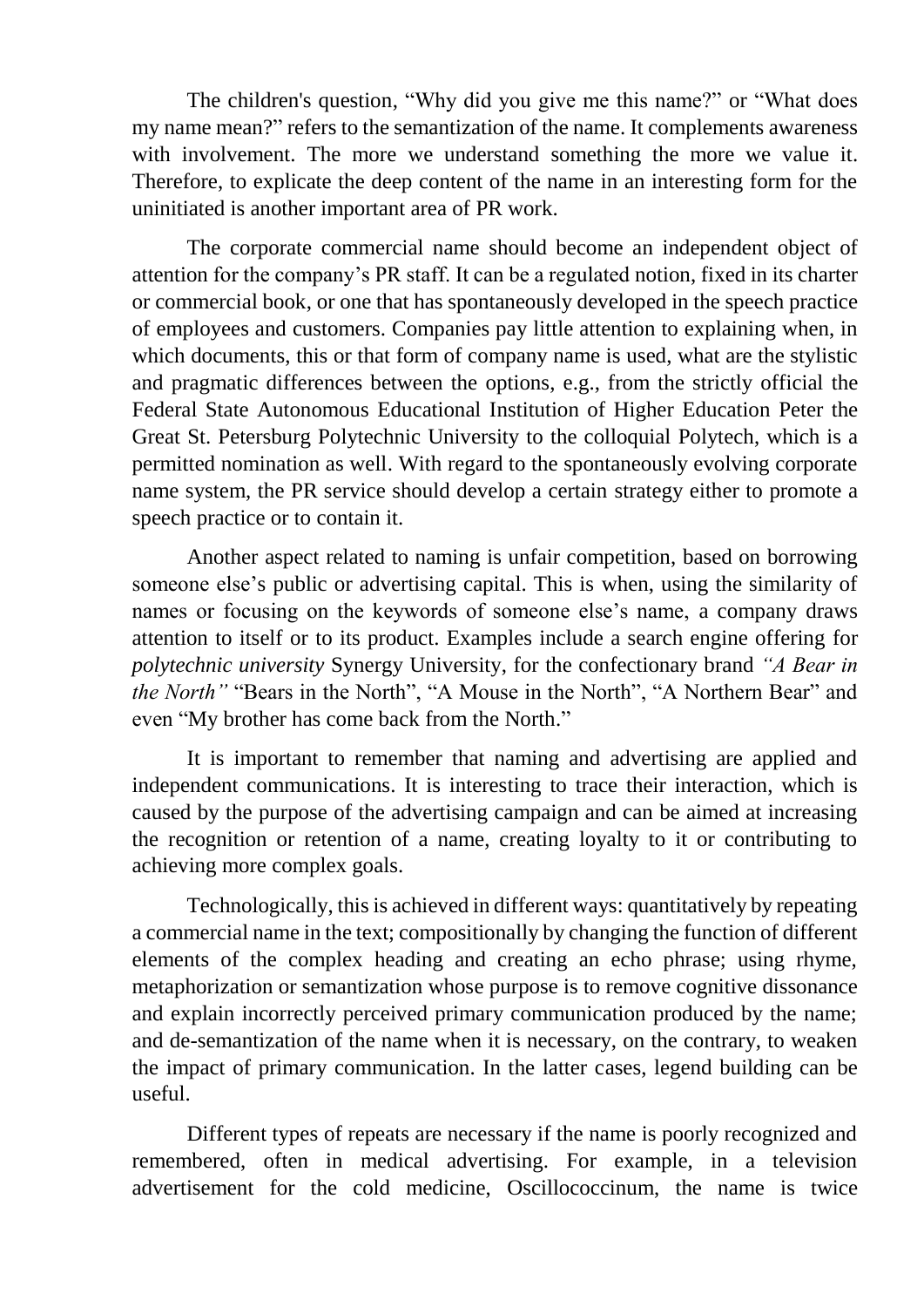pronounced with a voice-over and twice read as text on the package – enough not to forget it or be afraid to pronounce it and to always spot it on a drugstore shelf in the future. The same technique, but complicated compositionally and metaphorically, is used in the audio advertising of the professional and leisure event, The Night of the Ad Eaters: "*The Night of the Ad Eaters! Eleventh season. Cinematheque Jean Marie Boursicot and Twin Media present! All the most delicious global advertising on December 17th in Oktyabrsky Concert Hall. Tickets on adshow.ru and by phone 279 60 33. Those who order before November 9th receive a gift! Password - 007! Hurry up! The Night of the Ad Eaters on December 17th in Oktyabrsky Concert Hall! Enjoy your meal!*" The purpose of communication is to draw attention not to the subject (*Cinematheque Jean Marie Boursicot* and Twin Media), but to the object, therefore the commercial name of the event is repeated twice; it occupies strong positions at the beginning and at the end of the text. Used metaphorically, it partly corrects or even anesthetizes the communication transmitted by the name, *eaters,* through the use of the etiquette echo phrase, *"Enjoy your meal!"*

Rhyming as a method of attracting attention to a name is also often found in medical advertising (there are special naming laws in this product category), therefore achieving recognition and retention of a name requires additional care. This ad uses rhyming in the original Russian: *"Kogda kashlyayesh', primi Bromgeksin Berlin-Khemi. Kashel' vylechit' neslozhno, bystro, berezhno, nadezhno. Preparat davno proveren, i mishutka v nem uveren. Kogda kashlyayesh', primi Bromgeksin Berlin-Khemi" ("When you cough, take Bromhexin Berlin-Chemie. Cough is easy to cure, quickly, carefully, reliably. The drug has been tested for a*  long time, and the teddy bear is confident in it. When you cough, take Bromhexin *Berlin-Chemie"*). Another similar example is from an audio advertisement from another product category: "*Dlya progulki i parada obuv' v magazinakh Brado. Dlya lyuboy nogi nagrada obuv' v magazinakh Brado" ("Shoes for walking and parade in Brado stores. A reward for any foot, shoes in Brado stores")*. It is important to note that in both cases there is a combination of several techniques.

A more interesting and complex phenomenon is the semantization of a commercial name. Keeping in mind that technological procedures for developing a commercial name are classified, we take for granted that in terms of content and association the name already communicates with the recipient, sometimes creating problems of associative, technological, linguistic, stylistic or cultural nature. In this situation, there is no point investigating how it has happened and who is to blame. It is more useful, using the possibilities of advertising communication, to try to rectify the situation. This audio commercial is a good example of this: A woman calls her husband in the office, he is very busy and annoyed, because she often distracts him over trifles, and when she says, "I found a Tomato," he almost fails to stay polite, "Make it short!" Having caught this threat, the wife shift to a patter: *"Tomato is a new building. It is great. Completed in Q4."* Further, the dialogue proceeds in a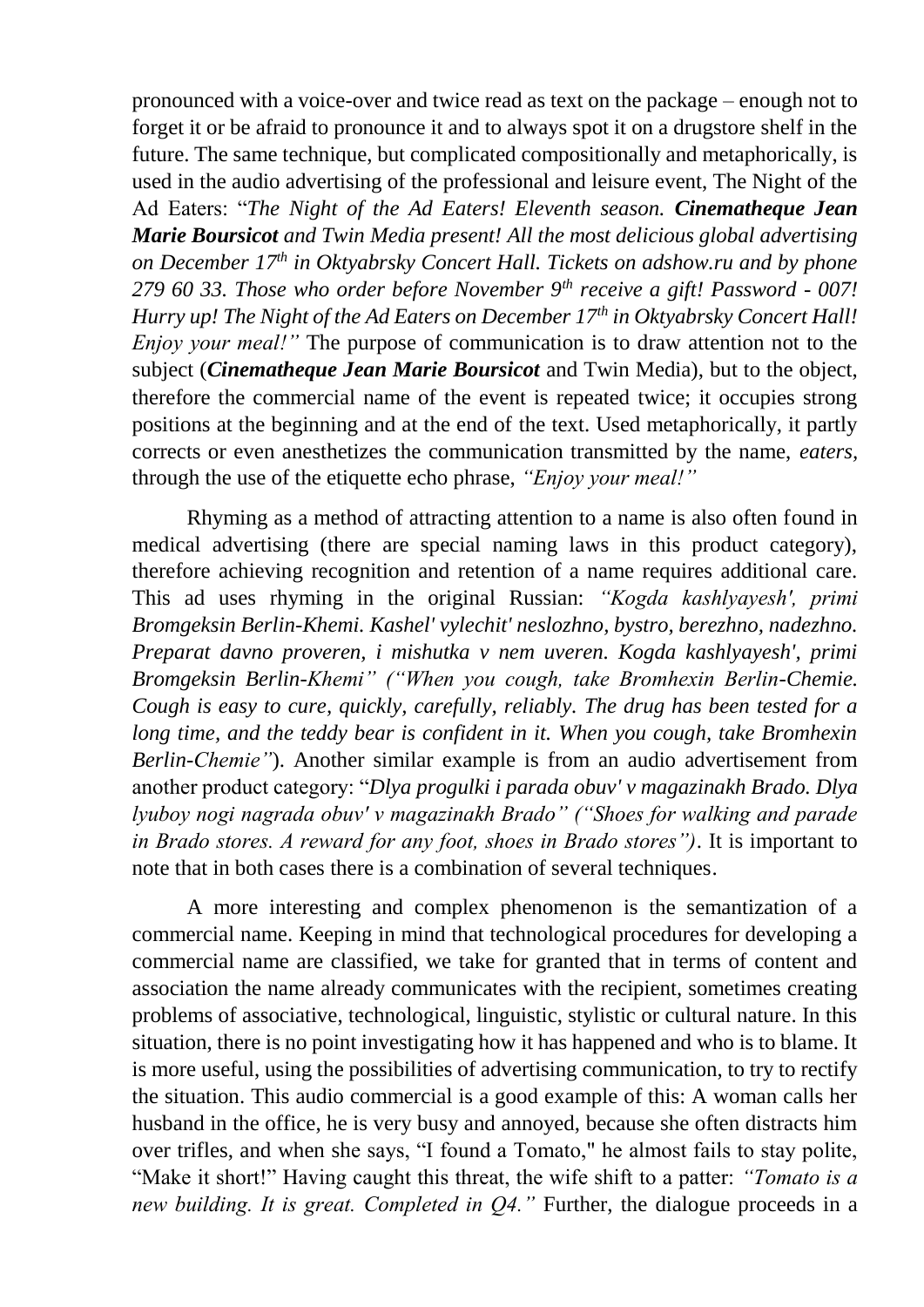telegraph style: *"Price?"* - *"Reasonable." "Where?"* - *"At Leningradka, opposite the air terminal. There used to be the Tomato restaurant there".* The genius of the place: the name is not absurd, as it might seem, but is based on popular toponymy. Still, the name misleads the uninitiated; so at the end of the video, the main character makes an entry in his diary *"Tomato."* But imagining with a smile how he would wrestle over the strange entry in the morning he qualifies it: *"Tomato is a building*."

We find an example of desemantization of a commercial name in this ad of the Gastronom, a posh restaurant in the center of Moscow*.* In this case, the creators had to strip the name of its original meaning and the associations it carries, because Gastronom is not a grocery store, nor does it offer affordable prices *("The average bill is 4,000 rubles, the menu includes soup with truffles and oyster mousse for dessert").*

In the main "Merry Milkman" ad *("Once a boy saw a sad cow ..."*), the legend builds the connection between the name and the characteristics of the brand itself (good deeds, positive emotions, care for others – always, since childhood).

A very interesting technique is creating a bold dialogue of the advertising name and the advertising text. It is used in a series of ads for the Schebekinskie macaroni. The name undergoes an evolution from Takiesptichkino ("a box with a bird") to Krasnopachkino ("in a red box") and, finally, Vsegdaburukino ("I always take them"). RA Instinct copywriters dared to build a communication on exposing the fact that we both know and love the product, but never remember its name *("Shebekinskie macaroni. Quality has a name! Only no one remembers it"*).

We showed how using advertising can save or enhance the communication provided by a commercial name by listing the main forms of interaction between two communication systems – the advertising (commercial) name and the advertising text. The techniques are often combined to create a synergy effect.

The name as a type of microtext communication should satisfy the pragmatic communicative needs of a business, social or political subject, despite the fact that the volume of speech material is usually very small. Like a person, a company can change its name, but this is the norm neither for people nor for companies. Therefore, from the start they try to approach the choice of a basic verbal identifier very responsibly and are willing to spend a lot of money. However, once the name is created it ceases to play the rightful part in company activities. All too often companies fail to develop the potential that was laid down in the development of its commercial name.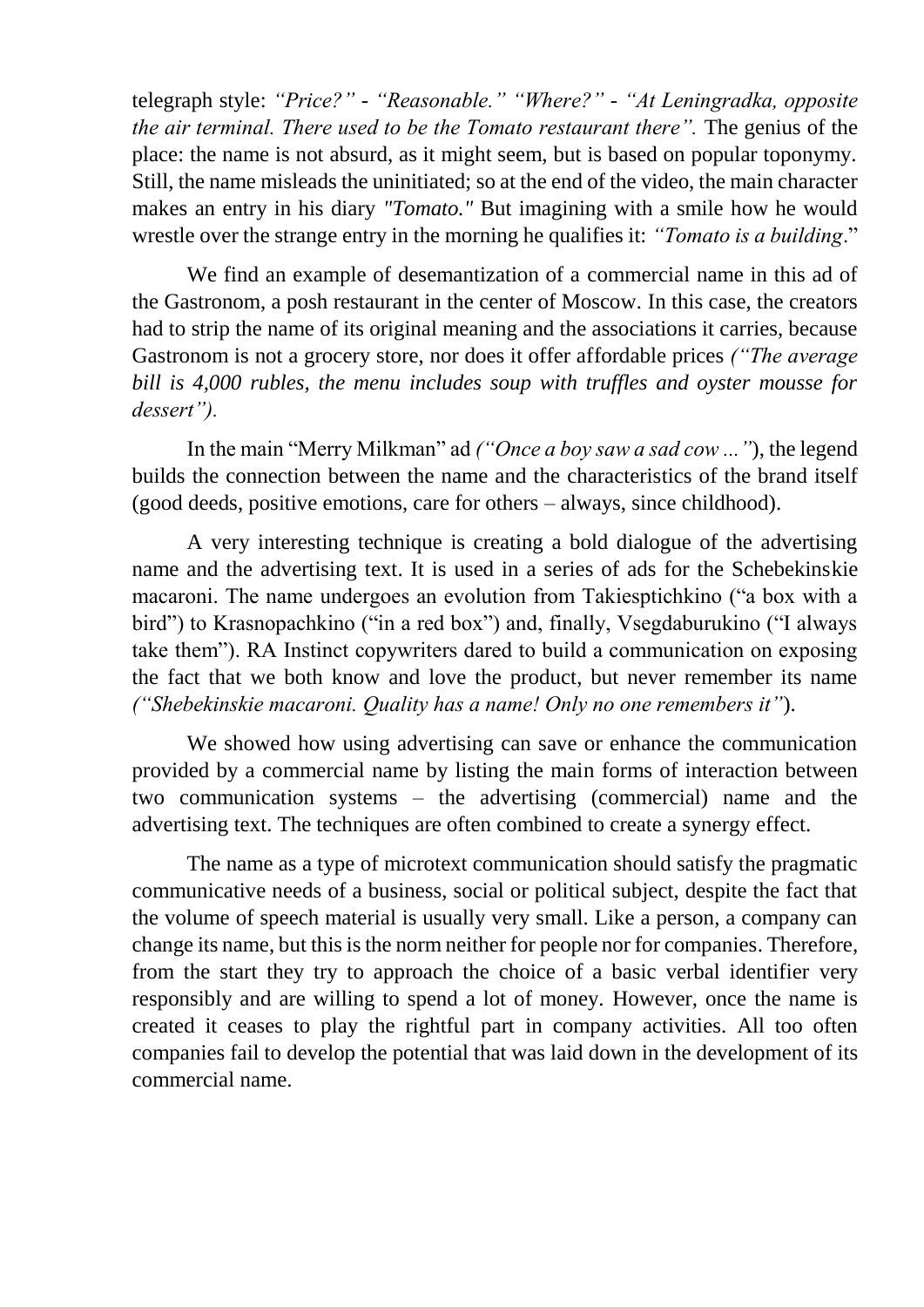#### **Referencese**

[1] *Kryukova I. V*. Reklamnoe imya: ot izobreteniya do precedentnosti: monografiya. Volgograd, 2004.

[2] *Еlistratov V. S., Pimenov P. A*. Nejming. Iskusstvo nazyvat'. M.: Omega-L, 2014.

[3] Goryaev, S.O., Bugheşiu, A. (2018), The commercial name in world onomastics: modern status. *Communication Studies*, No. 3 (17), pp. 276-290.

[4] *Malajkin S. N*. Odnim slovom. Kniga dlya tekh, kto hochet pridumat' horoshee nazvanie. 33 uroka. M.: Mann, Ivanov i Ferber, 2018.

[5] *ZHolobov V., Gavrilova M., Solov'ev N*. Nejming 3.0: Kak pridumat' i zashchitit' nazvanie. B.m.: Ridero, 2016.

[6] *Reklamnyj diskurs i reklamnyj tekst*: kollektivnaya monografiya. M.: FLINTA: Nauka, 2013.

### **Рецензия на статью**

# **Фещенко Л. Г. «Технологические аспекты нейминга» (Fezchenko L. G. Technological Aspects of Naming)**

Нейминг как исследовательское направление отечественной и зарубежной ономастики развивается хорошо. Более того, с 2004 года в России издается единственный у нас специализированный научный журнал «Вопросы ономастики», полностью посвященный разным аспектам изучения имен собственных, включая коммерческую сферу.

Рецензируемая публикация отличается тем, что автор сосредоточен не на лингво-филологических аспектах исследования онимов, а на прикладных, технологически значимых для бизнес-коммуникаций аспектах. (В тексте статьи социальная сфера и политическая упомянуты вскользь, но, судя по авторскому обоснованию, описываемые технологические закономерности универсальны для ономасферы всех прикладных коммуникаций.)

В статье справедливо указано на то, что теоретики и практики в основном сосредоточены на вопросах разработки и систематизации коммерческих имен, но вне активного поля зрения оказываются значимые для компаний вопросы теоретически фундированного, системного тестирования и – шире – экспертирования разработанного (предложенного) клиентузаказчику варианта имени. Имеющиеся во множестве рекомендации, описывающие критерии идеального имени, бессистемны и метафоричны. Вот как, например, выглядит рекомендация одного из известных авторов: «Идеальное имя должно отвечать следующим критериям: 1. Короткое и значимое; 2. Выражающее миссию бизнеса и взгляды владельцев/топменеджеров на бизнес компании; 3. Отличное от других имен и уникальное;